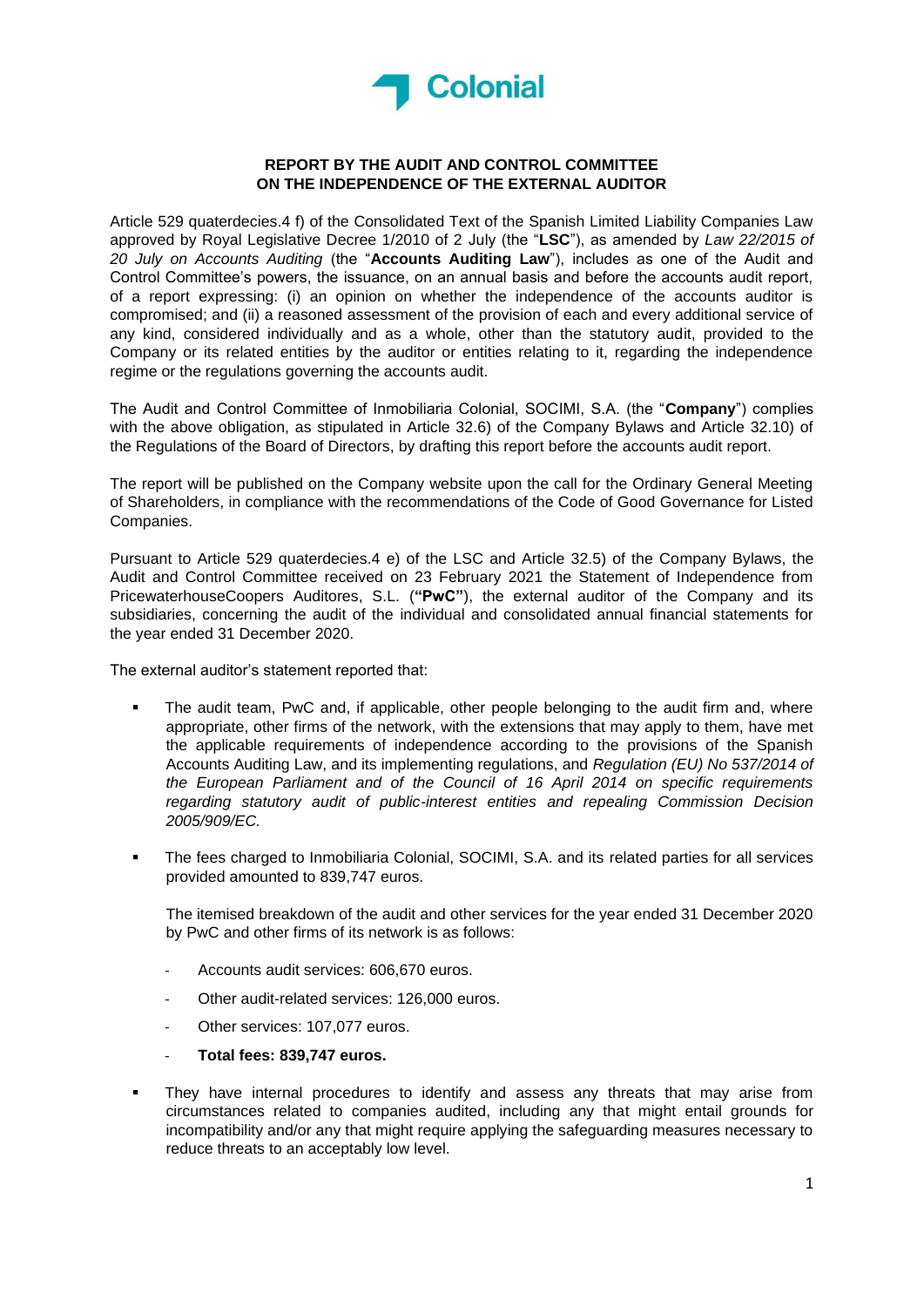

▪ In relation to audit services for the period covered by the financial statements up to the issuance of the Statement of Independence, no circumstances have been identified, either individually or as a whole, that might significantly jeopardise their independence and therefore require the application of safeguarding measures, or that might entail grounds for incompatibility.

The Company has a procedure in place, approved by the Audit and Control Committee, to authorise the external auditor to perform services other than the accounts audit.

Pursuant to the said procedure, the Audit and Control Committee has analysed the audit and nonaudit services rendered by PwC to the Company and its subsidiaries, which are attached hereto.

In view of the above, the Audit and Control Committee concludes there are no objective reasons to question the independence of the external auditor, under audit regulations, and therefore reports favourably on the independence of PwC as auditor of the Company and its subsidiaries.

Madrid, 23 February 2021